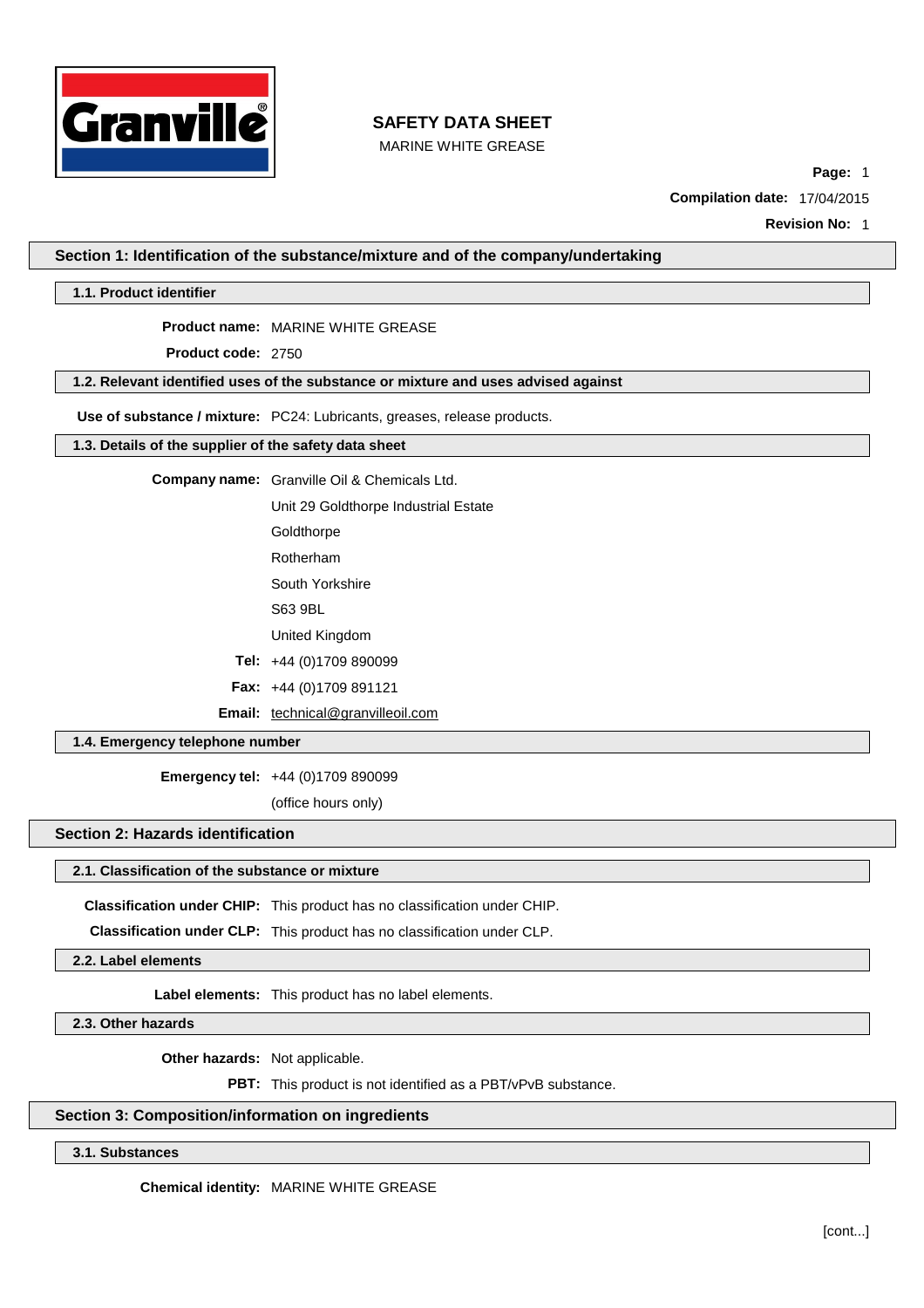## MARINE WHITE GREASE

## **Section 4: First aid measures**

**4.1. Description of first aid measures**

**Skin contact:** Wash immediately with plenty of soap and water.

**Eye contact:** Bathe the eye with running water for 15 minutes. Get medical attention if any discomfort continues.

**Ingestion:** Wash out mouth with water. Do not induce vomiting. Seek medical advice

**Inhalation:** Unlikely due to low volatility of product. Seek medical advice

#### **4.2. Most important symptoms and effects, both acute and delayed**

**Skin contact:** There may be mild irritation at the site of contact.

#### **4.3. Indication of any immediate medical attention and special treatment needed**

**Immediate / special treatment:** Not applicable.

### **Section 5: Fire-fighting measures**

#### **5.1. Extinguishing media**

**Extinguishing media:** Suitable extinguishing media for the surrounding fire should be used. Dry chemical

powder. Do not use water.

### **5.2. Special hazards arising from the substance or mixture**

**Exposure hazards:** In combustion emits toxic fumes.

#### **5.3. Advice for fire-fighters**

**Advice for fire-fighters:** Wear self-contained breathing apparatus. Wear protective clothing to prevent contact

with skin and eyes.

#### **Section 6: Accidental release measures**

**6.1. Personal precautions, protective equipment and emergency procedures**

**Personal precautions:** Refer to section 8 of SDS for personal protection details. May cause slippery conditions

underfoot

#### **6.2. Environmental precautions**

**Environmental precautions:** Do not discharge into drains or rivers.

#### **6.3. Methods and material for containment and cleaning up**

**Clean-up procedures:** Absorb into dry earth or sand. Transfer to a suitable container.

**6.4. Reference to other sections**

**Reference to other sections:** Refer to section 8 of SDS.

#### **Section 7: Handling and storage**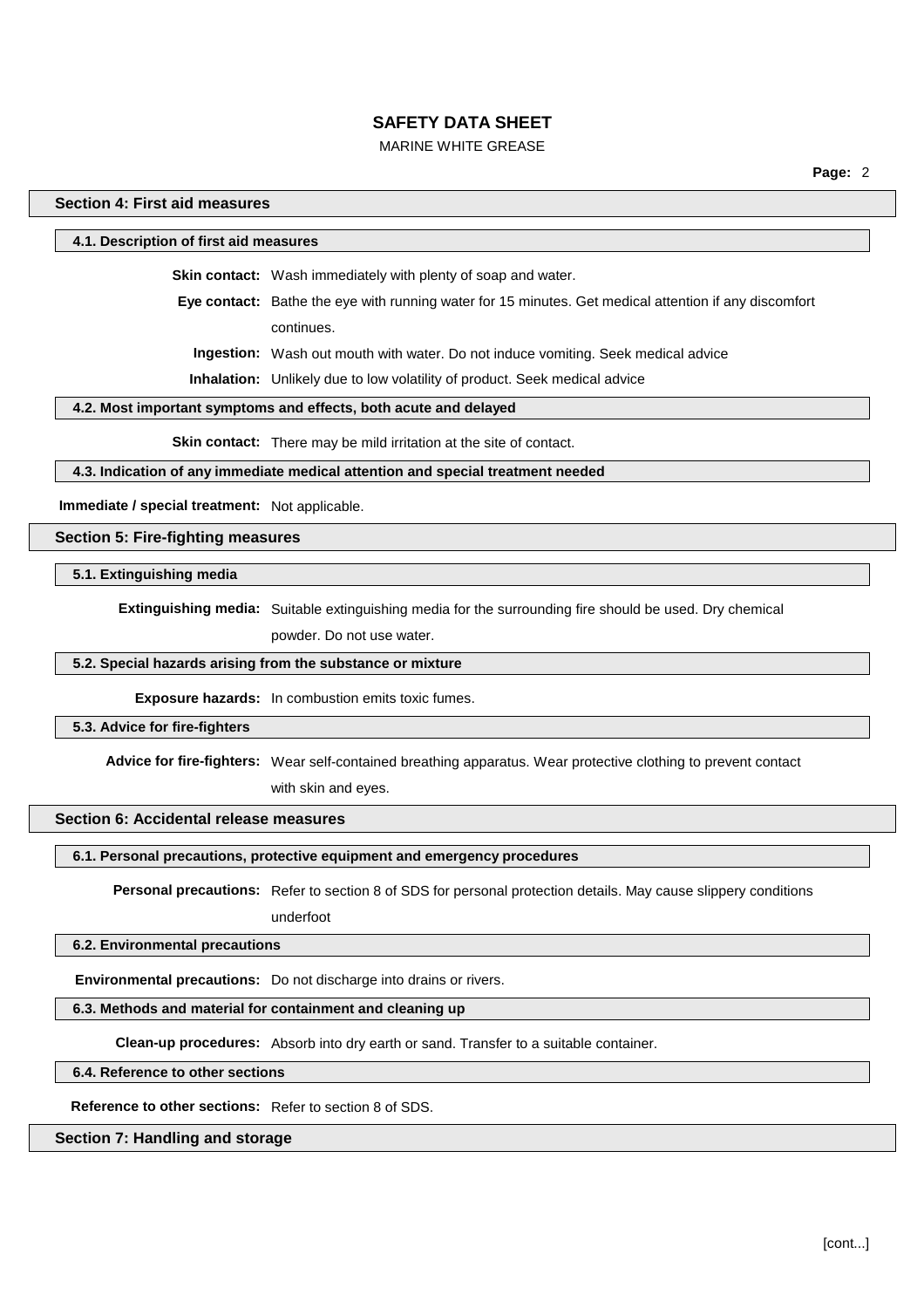## MARINE WHITE GREASE

## **7.1. Precautions for safe handling**

**Handling requirements:** Smoking is forbidden. Wear suitable gloves. Care should be taken when using

dispensing equipment not to inject under skin.

#### **7.2. Conditions for safe storage, including any incompatibilities**

**Storage conditions:** Store in a cool, well ventilated area.

**7.3. Specific end use(s)**

**Specific end use(s):** No data available.

## **Section 8: Exposure controls/personal protection**

**8.1. Control parameters**

**Workplace exposure limits:** No data available.

**DNEL/PNEC Values**

**DNEL / PNEC** No data available.

**8.2. Exposure controls**

**Engineering measures:** Ensure there is sufficient ventilation of the area. Oil mist must be kept below 5mg/m3

**Respiratory protection:** Respiratory protective device with particle filter.

**Hand protection:** PVC gloves.

**Eye protection:** Safety glasses.

**Skin protection:** Not applicable.

**Section 9: Physical and chemical properties**

## **9.1. Information on basic physical and chemical properties**

**State:** Solid

**Colour:** Off-white

**Odour:** Barely perceptible odour

**Solubility in water:** Insoluble

**9.2. Other information**

**Other information:** No data available.

## **Section 10: Stability and reactivity**

**10.1. Reactivity**

**Reactivity:** Stable under recommended transport or storage conditions.

**10.2. Chemical stability**

**Chemical stability:** Stable under normal conditions.

**10.3. Possibility of hazardous reactions**

**Hazardous reactions:** Hazardous reactions will not occur under normal transport or storage conditions.

Decomposition may occur on exposure to conditions or materials listed below.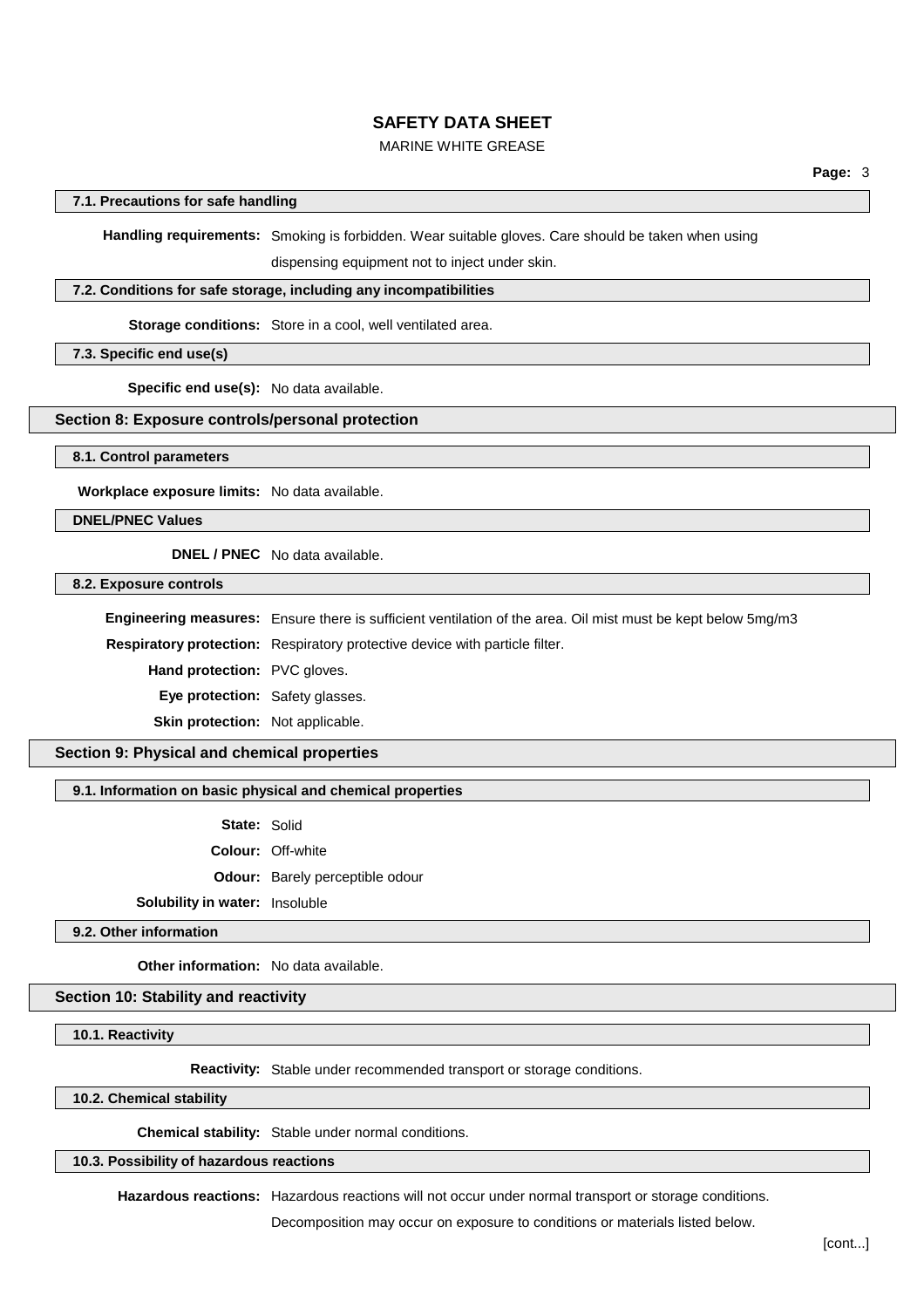## MARINE WHITE GREASE

**Page:** 4

## **10.4. Conditions to avoid**

**Conditions to avoid:** Heat. Sources of ignition.

## **10.5. Incompatible materials**

**Materials to avoid:** Strong oxidising agents.

#### **10.6. Hazardous decomposition products**

**Haz. decomp. products:** Oxides of carbon, possible smoke and soot.

#### **Section 11: Toxicological information**

**11.1. Information on toxicological effects**

#### **Toxicity values:**

| Route | Species    | ™est          | Value | Units<br>___ |
|-------|------------|---------------|-------|--------------|
| ORAL  | <b>RAT</b> | LD50<br>_____ | >2000 | ma/ka        |

## **Symptoms / routes of exposure**

**Skin contact:** There may be mild irritation at the site of contact.

#### **Section 12: Ecological information**

**12.1. Toxicity**

**Ecotoxicity values:** No data available.

# **12.2. Persistence and degradability**

#### **12.3. Bioaccumulative potential**

**Bioaccumulative potential:** No bioaccumulation potential.

**12.4. Mobility in soil**

**Mobility:** Insoluble in water. Poorly absorbed into soils.

## **12.5. Results of PBT and vPvB assessment**

**PBT identification:** This product is not identified as a PBT/vPvB substance.

**12.6. Other adverse effects**

**Other adverse effects:** Negligible ecotoxicity.

**Section 13: Disposal considerations**

**13.1. Waste treatment methods**

**NB:** The user's attention is drawn to the possible existence of regional or national

regulations regarding disposal.

#### **Section 14: Transport information**

**Transport class:** This product does not require a classification for transport.